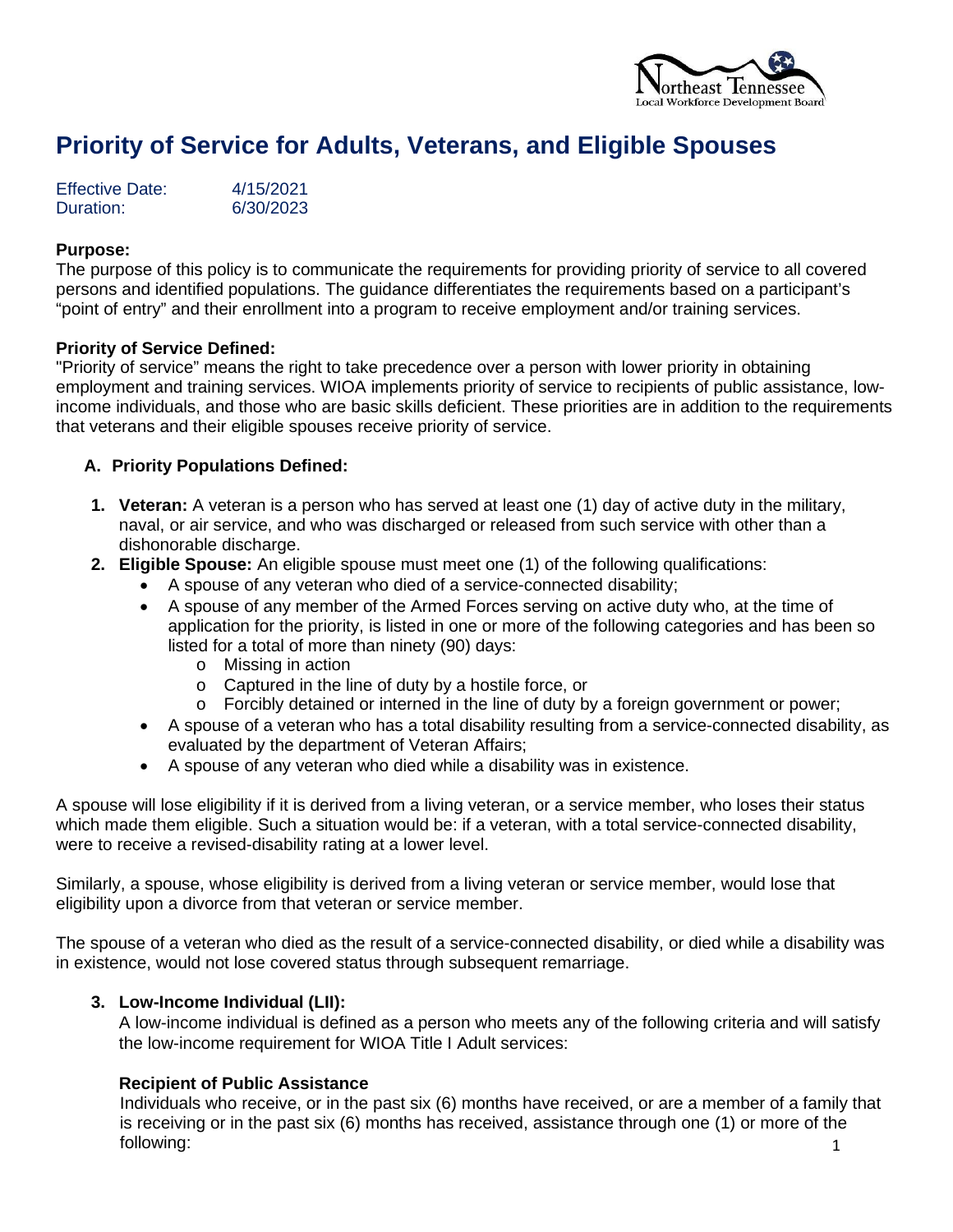- a) Supplemental Nutrition Assistance Program (SNAP);
- b) Temporary Assistance for Needy Families (TANF) program;
- c) Supplemental Security Income (SSI) program; or
- d) State or local income-based public assistance.

**Low-income** includes:

- a) Recipients of public assistance (defined above),
- b) Individuals in a family with total income below seventy percent (70%) of the lower living standard income level,
- c) Homeless,
- d) Foster youth, or
- e) Individuals with disabilities with an income below seventy percent (70%) of the lower living standard income level.

A youth eighteen (18) or older, who was determined to be a low-income individual eligible e for the WIOA Title I Youth program, may be co-enrolled in the WIOA Title I Adult program without an additional determination of eligibility. They may be counted as an individual who meets adult priority of service if the original determination was made no more than six (6) months prior to the date of co-enrollment. Under WIOA, an individual with a disability, whose family does not meet income eligibility criteria, will qualify for priority as a low-income adult.

# **4. Basic Skills Deficient:**

WIOA defines basic skills deficient as "an individual who is unable to compute or solve problems, read, write, or speak English at a level necessary to function on the job, in the individual's family, or in society." Basic skills deficient is defined by the NETLWDB as an individual with reading, writing, or computing skills at or below 7<sup>th</sup> grade level. Basic skills deficiencies will be determined by an objective, valid, and reliable assessment such as the Comprehensive Adult Student Assessment Systems (CASAS) or Tests of Adult Basic Education (TABE). If the priority of service is also based on basic skills deficient criteria then the participant's file must contain academic tests (including the participant's name, date of test, and results).

## **5. Underemployed:**

Individuals are employed full or part-time and must also meet the definition of a low-income individual in order to be eligible for the adult priority.

# **6. Covered Person**:

An individual who meets the above definition of veteran or eligible spouse.

# **"Point of Entry" Priority of Service:**

Any covered person who is seeking WIOA services must be provided priority of service at their "point of entry" into the workforce system. The "point of entry" includes direct assistance at physical locations, such as AJCs or other service delivery points, as well as self-service Internet- based websites and other virtual service delivery resources. The NETLWDB defines "point of entry" as follows:

• Access to services via electronic methods including Virtual AJC, telephone, text, email, and social media.

Covered persons are made aware of programs and services as well as priority of service in person, through self-attestation, at a local AJC as well as via electronic platforms specifically designed for access to WIOA services such as the Virtual AJC and other electronic means such as websites, etc. Upon accessing workforce development services, identified veterans and other eligible covered persons are provided priority of services over all other customers and are placed at the head of the line of all services and training available including WIOA screening and training, referral to partners and supportive services.